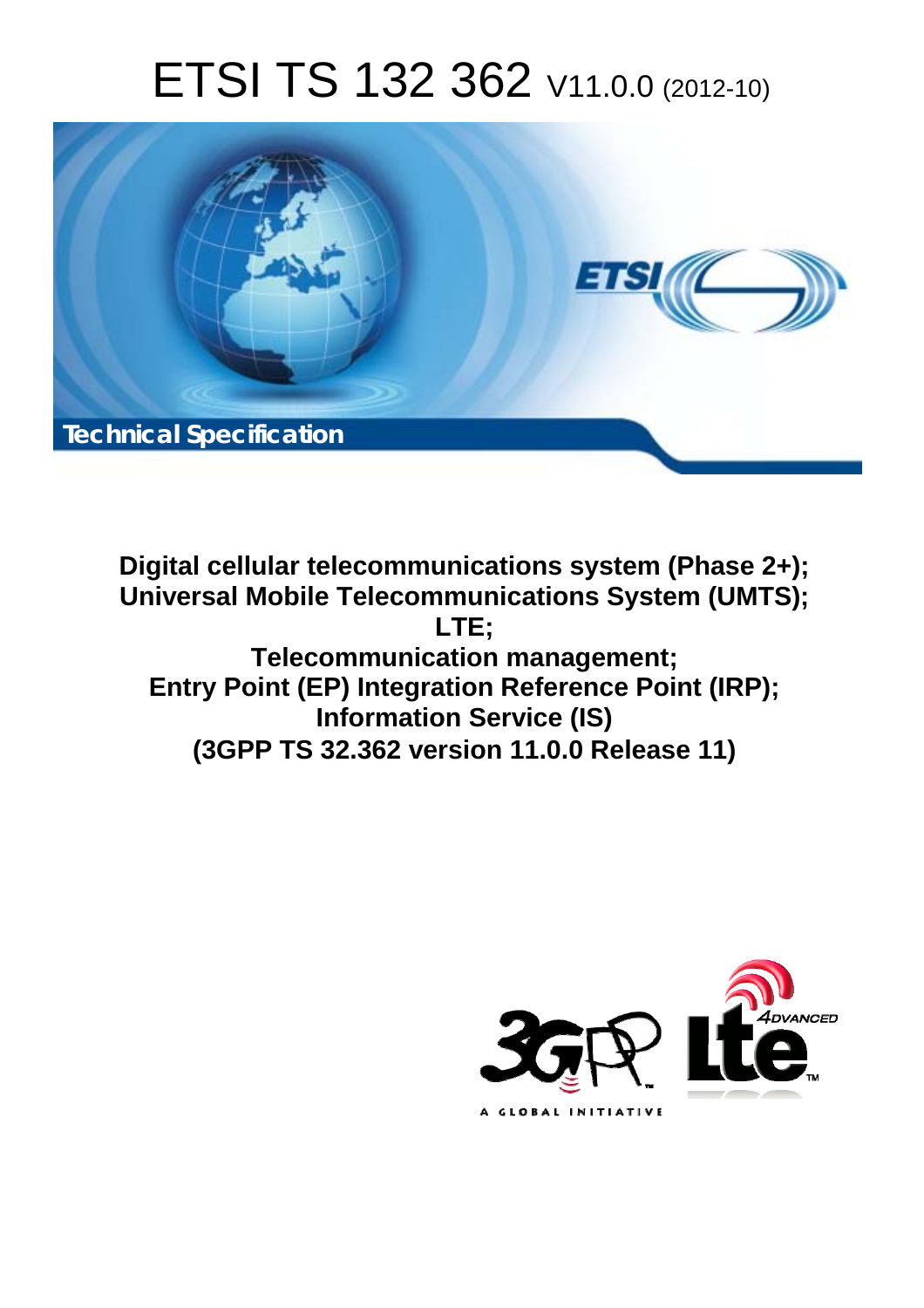Reference RTS/TSGS-0532362vb00

> Keywords GSM,LTE,UMTS

#### *ETSI*

#### 650 Route des Lucioles F-06921 Sophia Antipolis Cedex - FRANCE

Tel.: +33 4 92 94 42 00 Fax: +33 4 93 65 47 16

Siret N° 348 623 562 00017 - NAF 742 C Association à but non lucratif enregistrée à la Sous-Préfecture de Grasse (06) N° 7803/88

#### *Important notice*

Individual copies of the present document can be downloaded from: [http://www.etsi.org](http://www.etsi.org/)

The present document may be made available in more than one electronic version or in print. In any case of existing or perceived difference in contents between such versions, the reference version is the Portable Document Format (PDF). In case of dispute, the reference shall be the printing on ETSI printers of the PDF version kept on a specific network drive within ETSI Secretariat.

Users of the present document should be aware that the document may be subject to revision or change of status. Information on the current status of this and other ETSI documents is available at <http://portal.etsi.org/tb/status/status.asp>

If you find errors in the present document, please send your comment to one of the following services: [http://portal.etsi.org/chaircor/ETSI\\_support.asp](http://portal.etsi.org/chaircor/ETSI_support.asp)

#### *Copyright Notification*

No part may be reproduced except as authorized by written permission. The copyright and the foregoing restriction extend to reproduction in all media.

> © European Telecommunications Standards Institute 2012. All rights reserved.

**DECT**TM, **PLUGTESTS**TM, **UMTS**TM and the ETSI logo are Trade Marks of ETSI registered for the benefit of its Members. **3GPP**TM and **LTE**™ are Trade Marks of ETSI registered for the benefit of its Members and of the 3GPP Organizational Partners.

**GSM**® and the GSM logo are Trade Marks registered and owned by the GSM Association.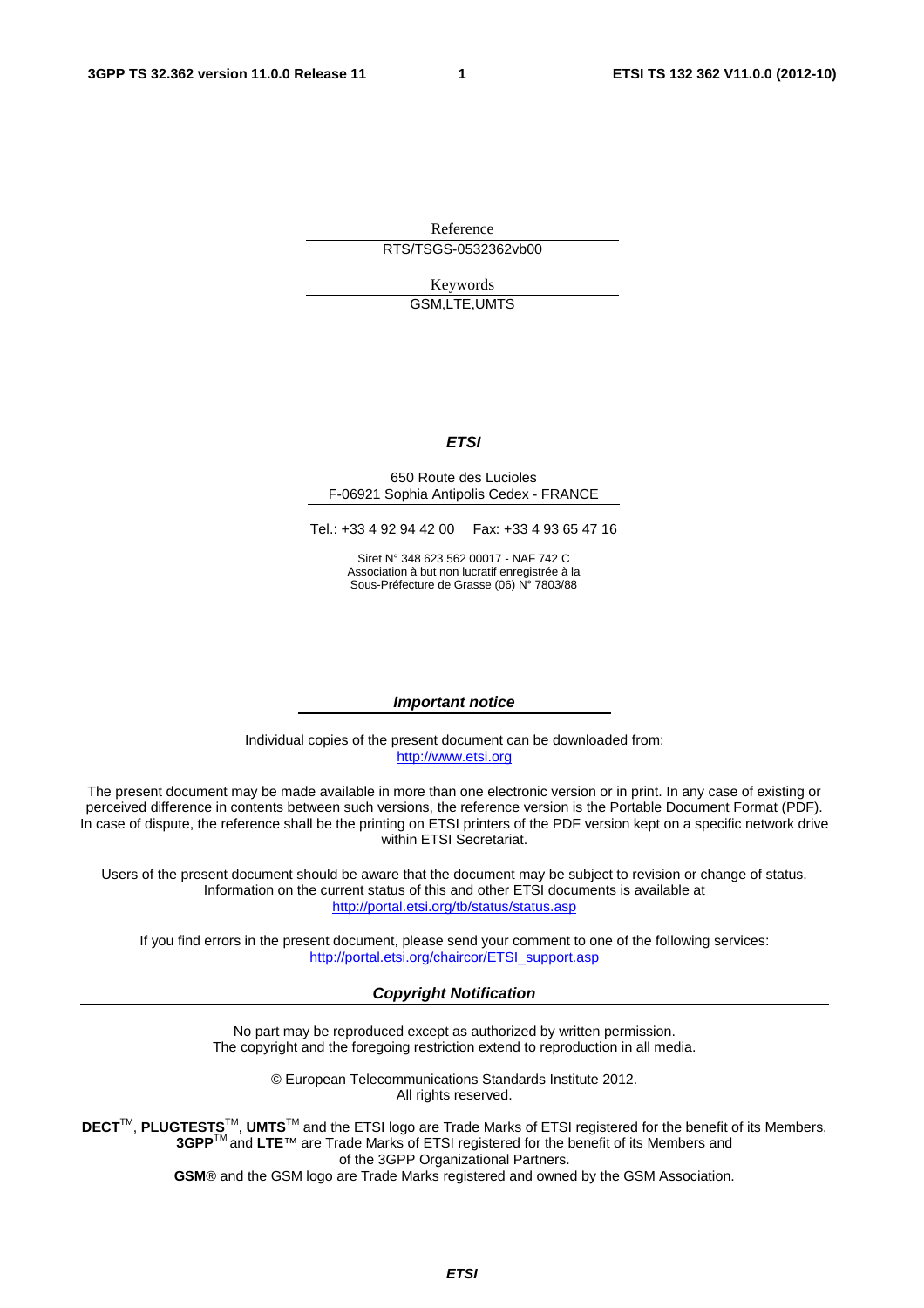### Intellectual Property Rights

IPRs essential or potentially essential to the present document may have been declared to ETSI. The information pertaining to these essential IPRs, if any, is publicly available for **ETSI members and non-members**, and can be found in ETSI SR 000 314: *"Intellectual Property Rights (IPRs); Essential, or potentially Essential, IPRs notified to ETSI in respect of ETSI standards"*, which is available from the ETSI Secretariat. Latest updates are available on the ETSI Web server [\(http://ipr.etsi.org](http://webapp.etsi.org/IPR/home.asp)).

Pursuant to the ETSI IPR Policy, no investigation, including IPR searches, has been carried out by ETSI. No guarantee can be given as to the existence of other IPRs not referenced in ETSI SR 000 314 (or the updates on the ETSI Web server) which are, or may be, or may become, essential to the present document.

### Foreword

This Technical Specification (TS) has been produced by ETSI 3rd Generation Partnership Project (3GPP).

The present document may refer to technical specifications or reports using their 3GPP identities, UMTS identities or GSM identities. These should be interpreted as being references to the corresponding ETSI deliverables.

The cross reference between GSM, UMTS, 3GPP and ETSI identities can be found under [http://webapp.etsi.org/key/queryform.asp.](http://webapp.etsi.org/key/queryform.asp)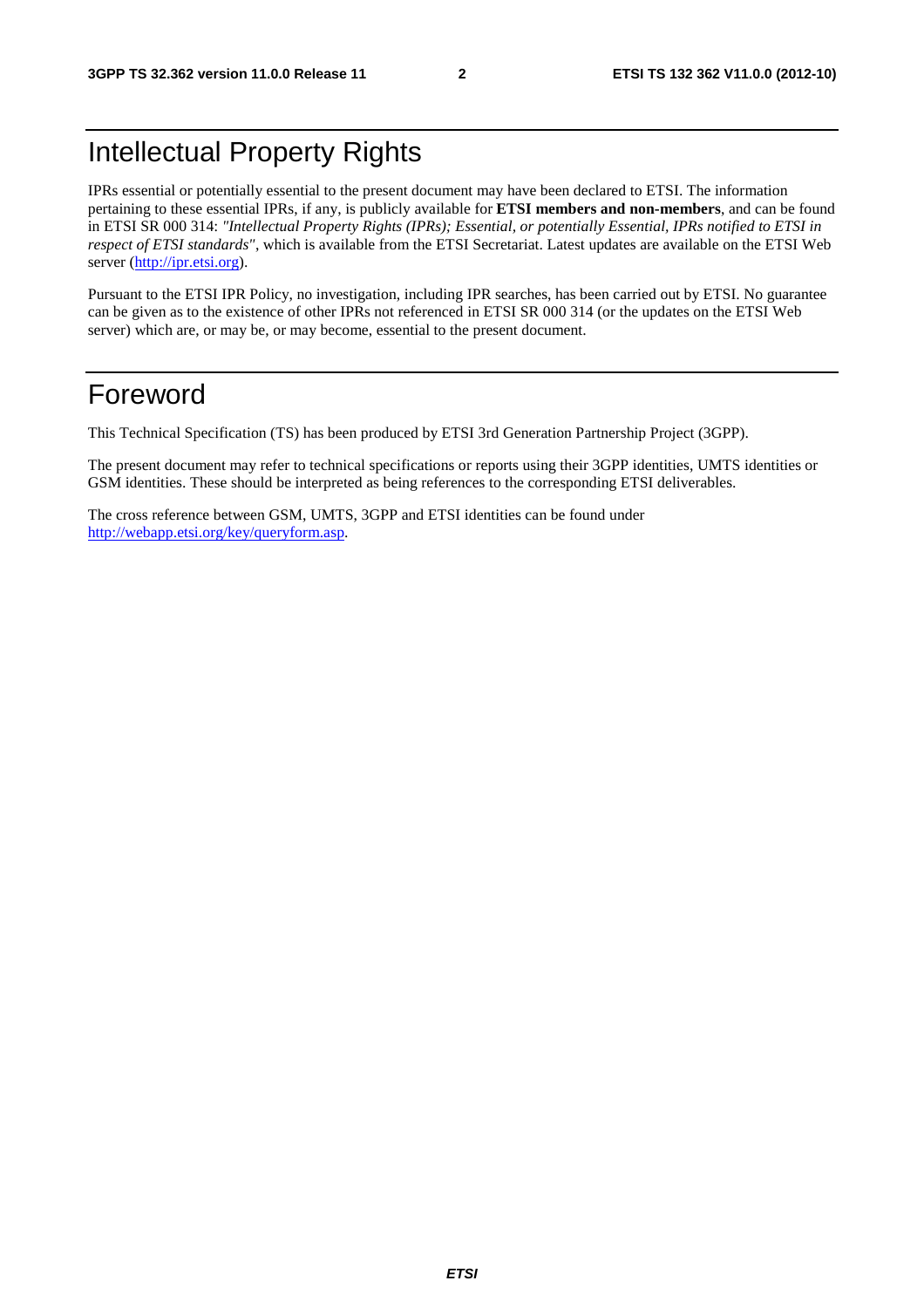$\mathbf{3}$ 

### Contents

| 1                  |  |
|--------------------|--|
| 2                  |  |
| 3                  |  |
| 3.1<br>3.2         |  |
| 4                  |  |
| 4.1                |  |
| 4.2                |  |
| 5                  |  |
| 5.1<br>5.2         |  |
| 5.2.1              |  |
| 5.2.2              |  |
| 5.3                |  |
| 5.3.1              |  |
| 5.3.1.1            |  |
| 5.3.1.2            |  |
| 6                  |  |
| 6.1                |  |
| 6.2                |  |
| 6.3                |  |
| 6.3.1              |  |
| 6.3.1.1            |  |
| 6.3.1.2            |  |
| 6.3.1.3            |  |
| 6.3.1.4            |  |
| 6.3.1.5<br>6.3.1.6 |  |
| 6.3.2              |  |
| 6.3.2.1            |  |
| 6.3.2.2            |  |
| 6.3.2.3            |  |
| 6.3.2.4            |  |
| 6.3.2.5            |  |
| 6.3.2.6            |  |
| 6.3.3              |  |
| 6.3.3.1            |  |
| 6.3.3.2            |  |
| 6.3.3.3            |  |
| 6.3.3.4<br>6.3.3.5 |  |
| 6.3.3.6            |  |
| 6.4                |  |
| 6.4.1              |  |
| 6.4.1.1            |  |
| 6.4.1.2            |  |
| 6.4.1.3            |  |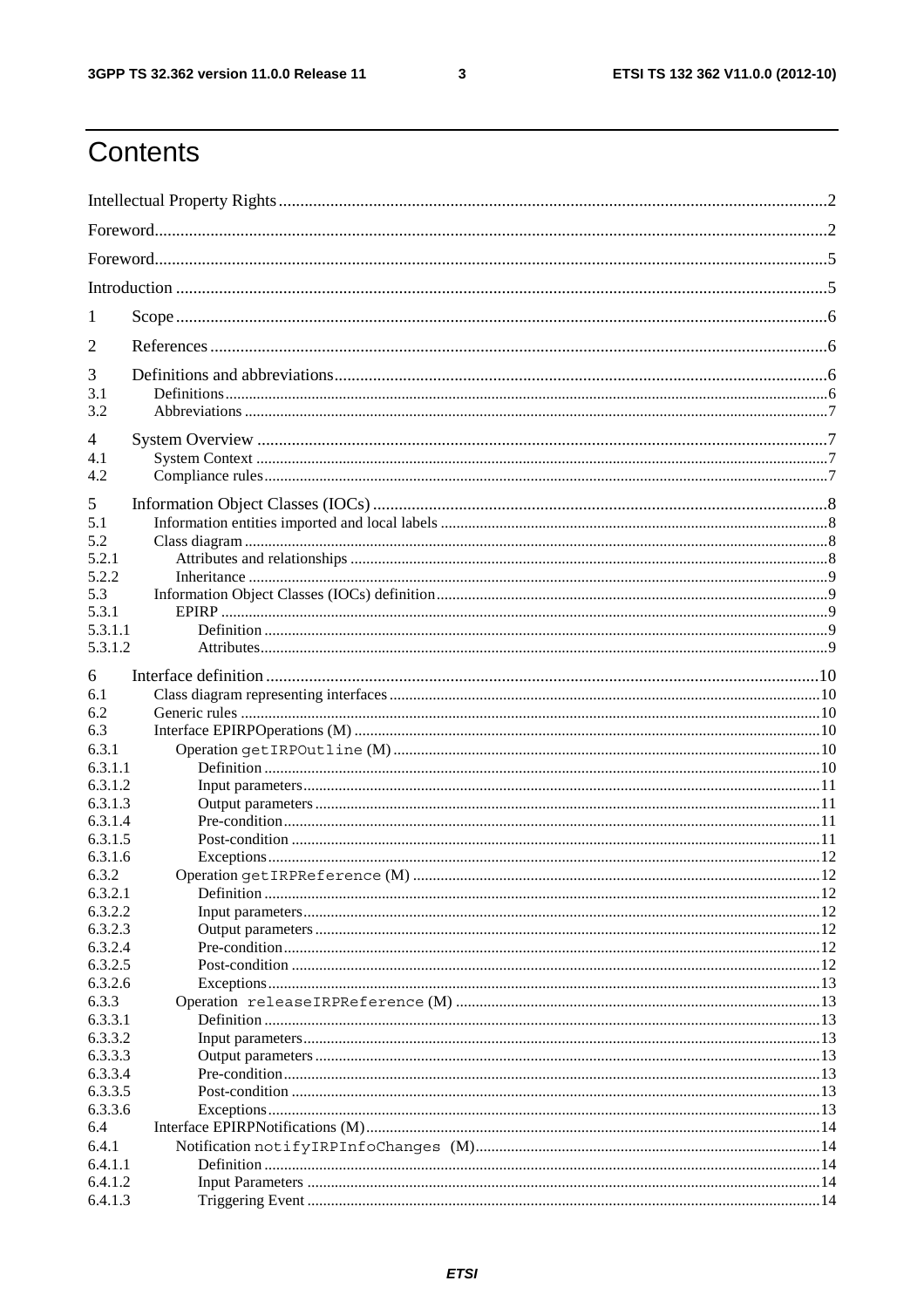$\overline{\mathbf{4}}$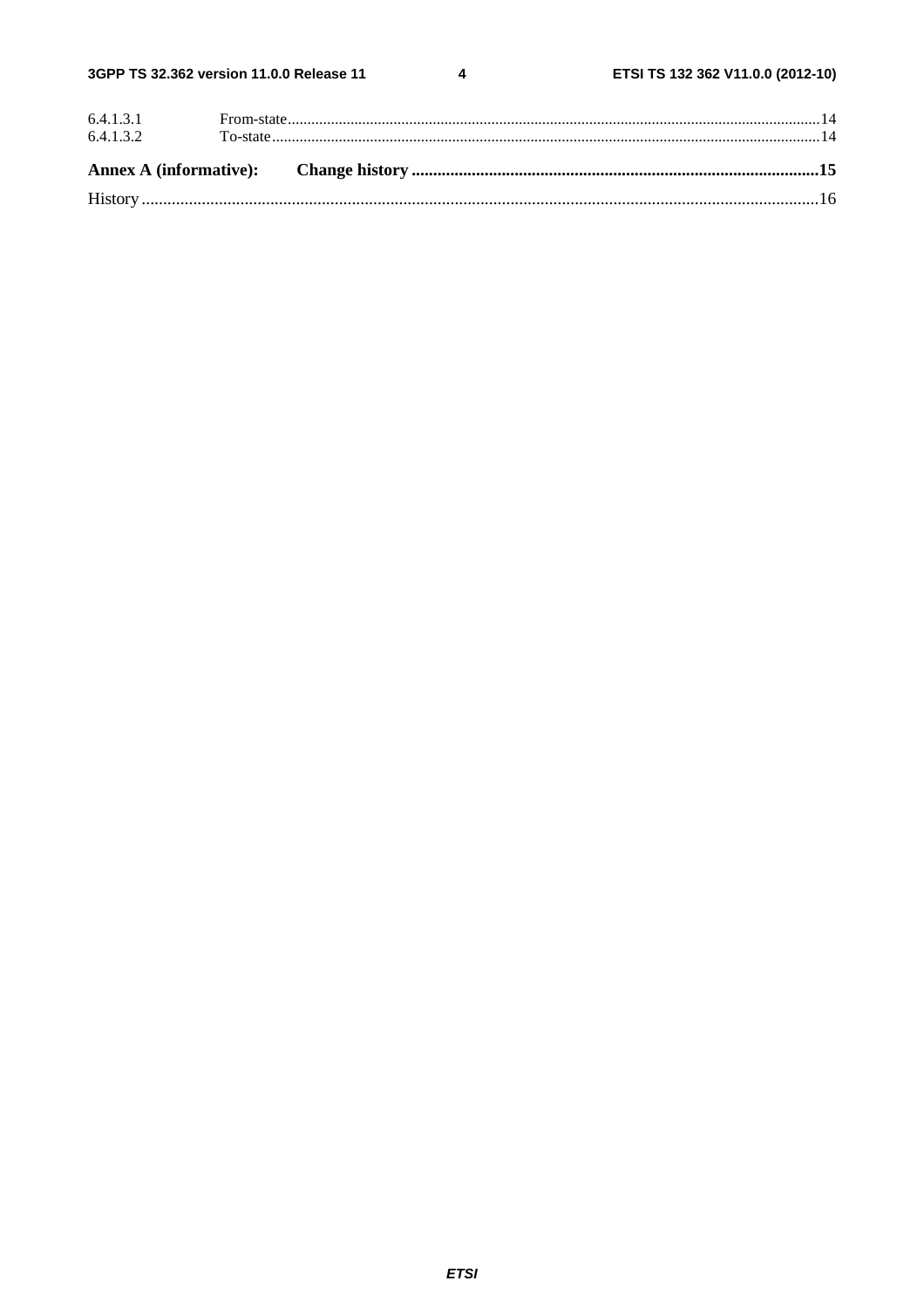### Foreword

This Technical Specification has been produced by the 3<sup>rd</sup> Generation Partnership Project (3GPP).

The contents of the present document are subject to continuing work within the TSG and may change following formal TSG approval. Should the TSG modify the contents of the present document, it will be re-released by the TSG with an identifying change of release date and an increase in version number as follows:

Version x.y.z

where:

- x the first digit:
	- 1 presented to TSG for information;
	- 2 presented to TSG for approval;
	- 3 or greater indicates TSG approved document under change control.
- y the second digit is incremented for all changes of substance, i.e. technical enhancements, corrections, updates, etc.
- z the third digit is incremented when editorial only changes have been incorporated in the document.

### Introduction

The present document is part of a TS-family covering the 3<sup>rd</sup> Generation Partnership Project: Technical Specification Group Services and System Aspects; Telecommunication management, as identified below:

32.361: "Entry Point (EP) Integration Reference Point (IRP): Requirements"

**32.362: "Entry Point (EP) Integration Reference Point (IRP): Information Service (IS)"** 

32.366: "Entry Point (EP) Integration Reference Point (IRP); Solution Set (SS) defintions"

The present document is part of a TS-family defining the Telecommunication Management (TM) of 3G systems.

The TM principles are described in 3GPP TS 32.101 [1]. The TM architecture is described in 3GPP TS 32.102 [2].

The other specifications define the interface (Itf-N) between the managing system (manager), which is in general the Network Manager (NM) and the managed system (agent), which is either an Element Manager (EM) or the managed NE itself. The Itf-N is composed of a number of Integration Reference Points (IRPs) defining the information in the agent that is visible for the manager, the operations that the manager may perform on this information and the notifications that are sent from the agent to the manager. EP (Entry Point) IRP is one of these IRPs with special function.

It is difficult for an NM to discover all IRPs in the environment that there are several managed systems and/or if there are multiple IRPs related to each managed systems. This Entry Point is proposed to provide a convenient mechanism for NM to discover the managed systems and their related IRPs.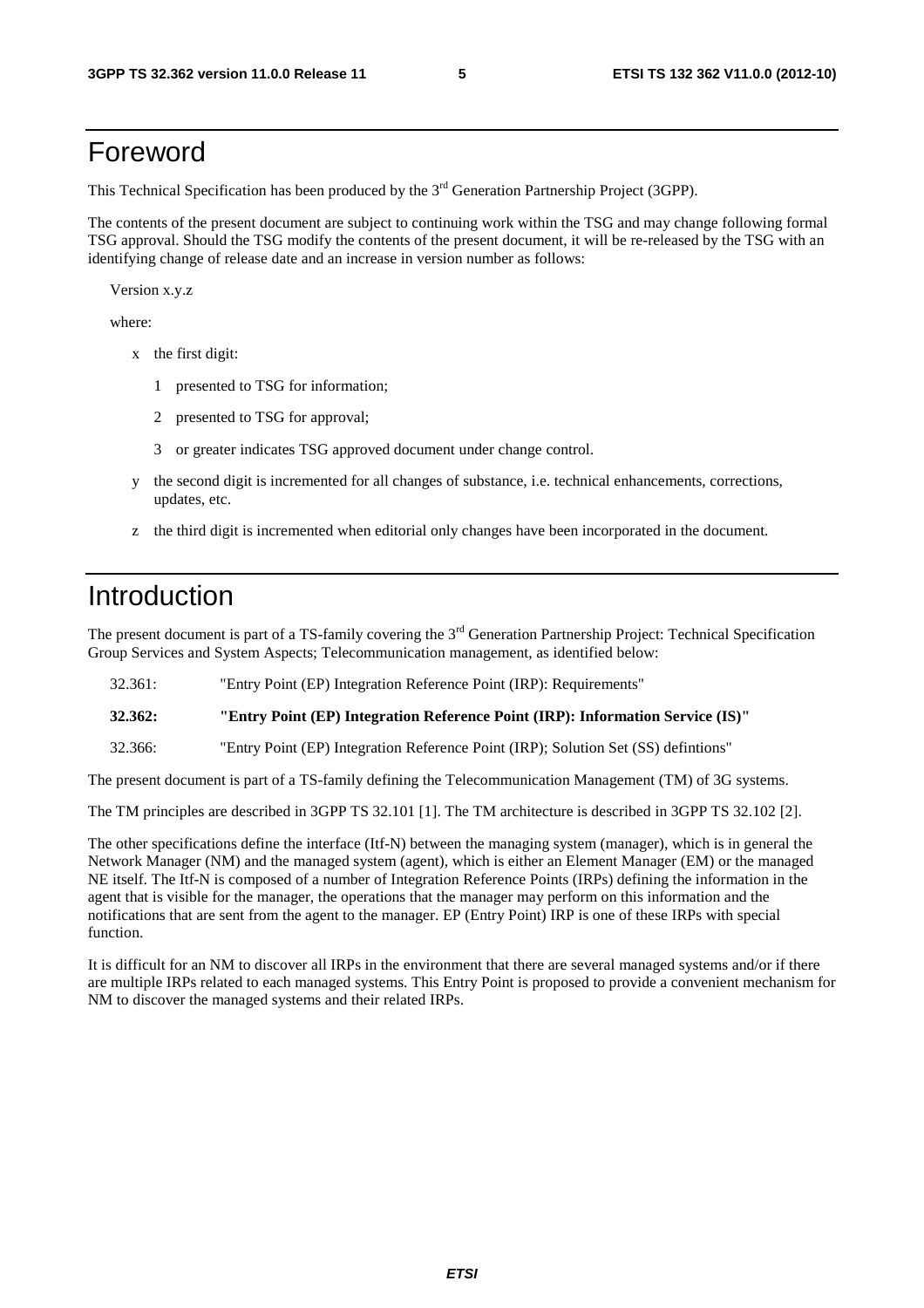### 1 Scope

The present document defines the Information Service (IS) part of the Entry Point IRP (EPIRP). It describes the semantics of the information and the interactions visible across Itf-N in a protocol independent way. The information is specified by means of Information Object Classes (IOCs) and the interactions by means of operations and notifications. The present document does not specify the syntax (encoding) of the information.

### 2 References

The following documents contain provisions which, through reference in this text, constitute provisions of the present document.

- References are either specific (identified by date of publication, edition number, version number, etc.) or non-specific.
- For a specific reference, subsequent revisions do not apply.
- For a non-specific reference, the latest version applies. In the case of a reference to a 3GPP document (including a GSM document), a non-specific reference implicitly refers to the latest version of that document *in the same Release as the present document*.
- [1] 3GPP TS 32.101: "Telecommunication management; Principles and high level requirements".
- [2] 3GPP TS 32.102: "Telecommunication management; Architecture".
- [3] 3GPP TS 32.401: "Telecommunication management; Performance Management (PM); Concept and requirements".
- [4] 3GPP TS 32.111-1: "Telecommunication management; Fault management; Part 1: 3G fault management requirements".
- [5] 3GPP TS 32.302: "Telecommunication management; Configuration Management (CM); Notification Integration Reference Point (IRP): Information Service (IS)".
- [6] 3GPP TS 32.361: "Telecommunication management; Entry Point (EP) Integration Reference Point (IRP): Requirements".
- [7] 3GPP TS 32.622: "Telecommunication management; Configuration Management (CM); Generic network resources Integration Reference Point (IRP): Network Resource Model (NRM)".
- [8] 3GPP TS 32.312: "Telecommunication management; Generic Integration Reference Point (IRP) management: Information Service (IS)".
- [9] 3GPP TS 32.311: "Telecommunication management; Generic Integration Reference Point (IRP) management: Requirements".
- [10] 3GPP TS 32.150: "Telecommunication management; Integration Reference Point (IRP) Concept and definitions".

### 3 Definitions and abbreviations

### 3.1 Definitions

For the purposes of the present document, the terms and definitions defined in 32.101 [1], 32.102 [2], 32.361 [6] and the following apply.

**IRPVersion**: See 3GPP TS 32.311 [9].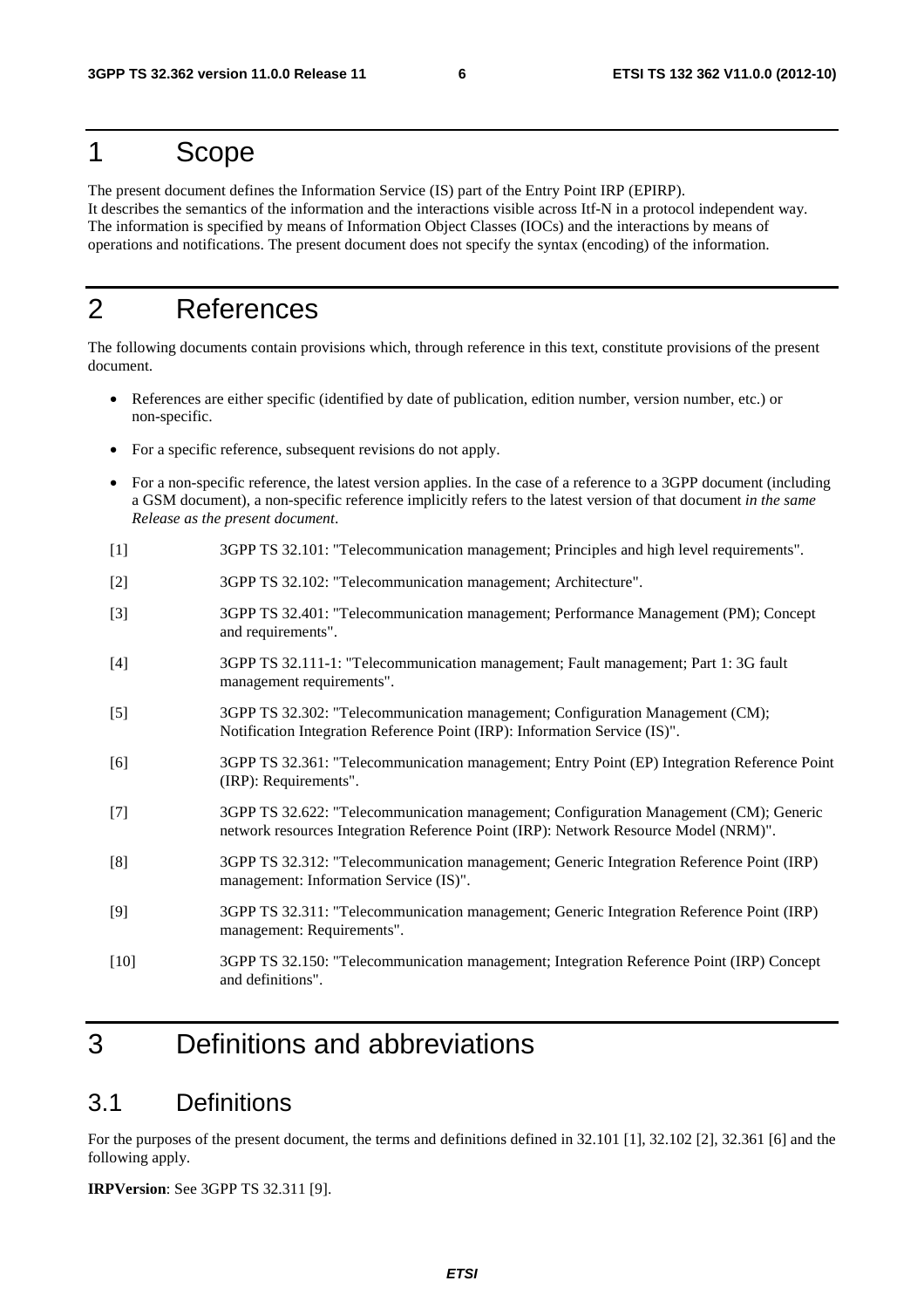### 3.2 Abbreviations

For the purposes of the present document, the following abbreviations apply:

| <b>CORBA</b> | Common Object Request Broker Architecture |
|--------------|-------------------------------------------|
| DN           | Distinguished Name                        |
| EM           | <b>Element Manager</b>                    |
| EP           | <b>Entry Point</b>                        |
| <b>EPIRP</b> | <b>Entry Point IRP</b>                    |
| <b>IRP</b>   | <b>Integration Reference Point</b>        |
| <b>IOC</b>   | <b>Information Object Class</b>           |
| <b>IS</b>    | <b>Information Service</b>                |
| <b>NE</b>    | Network Element                           |
| <b>NM</b>    | Network Manager                           |
| <b>NRM</b>   | Network Resource Model                    |
| <b>PM</b>    | Performance Management                    |

4 System Overview

### 4.1 System Context

The general definition of the System Context for the present IRP is found in 3GPP TS 32.150 [10] subclause 4.7.

In addition, the set of related IRP(s) relevant to the present IRP is shown in the two diagrams below.



**Figure 4.1: System Context A** 



**Figure 4.2: System Context B** 

### 4.2 Compliance rules

For general definitions of compliance rules related to qualifiers (Mandatory/Optional/Conditional) for *operations*, *notifications and parameters* (of operations and notifications) please refer to 3GPP TS 32.150 [10]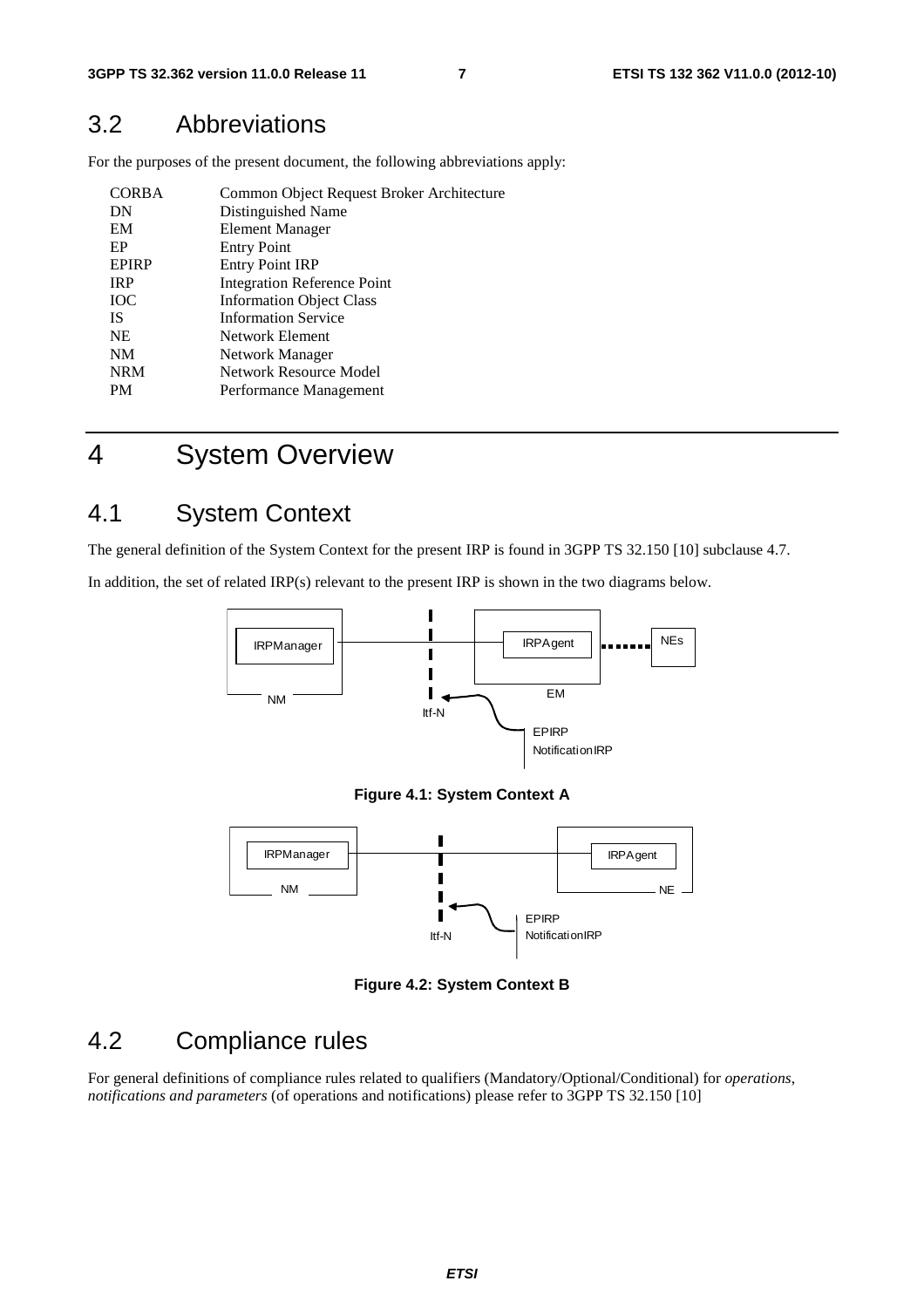### 5 Information Object Classes (IOCs)

### 5.1 Information entities imported and local labels

| Label reference                                                 | Local label       |
|-----------------------------------------------------------------|-------------------|
| 3GPP TS 32.622 [7], information object class, Top               | Top               |
| 3GPP TS 32.622 [7], information object class, IRPAgent          | <b>IRPAgent</b>   |
| 3GPP TS 32.622 [7], information attribute, systemDN             | systemDN          |
| 3GPP TS 32.622 [7], information object class, GenericIRP        | <b>GenericIRP</b> |
| 3GPP TS 32.622 [7], information attribute, iRPId                | iRPId             |
| 3GPP TS 32.622 [7], information attribute, iRPVersion           | <b>IRPVersion</b> |
| 3GPP TS 32.312 [8], information object class, ManagedGenericIRP | ManagedGenericIRP |

### 5.2 Class diagram

### 5.2.1 Attributes and relationships

This clause introduces the set of Information Object Classes (IOCs) that encapsulate information within the IRPAgent. The intention is to identify the information required for the EPIRP implementation of its operations. This clause provides the overview of all support object classes in UML. Subsequent clauses provide more detailed specification of various aspects of these support object classes.

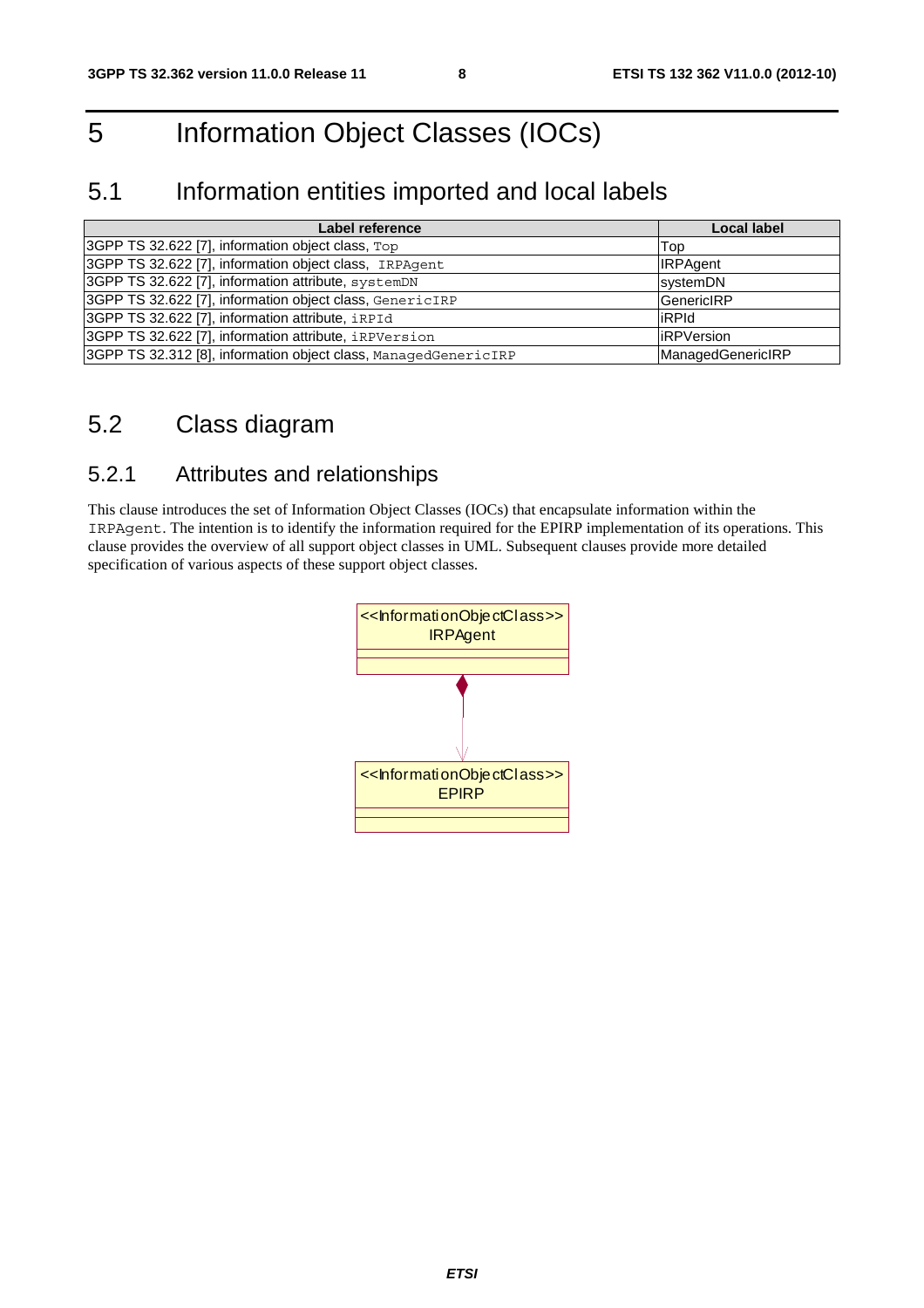#### 5.2.2 Inheritance



### 5.3 Information Object Classes (IOCs) definition

#### 5.3.1 EPIRP

#### 5.3.1.1 Definition

The IOC EPIRP is used as an initial access point to the managed systems. This interface implements the entry point management capabilities defined by the present document. The IOC EPIRP inherits from the IOC ManagedGenericIRP specified in 3GPP TS 32.312 [8]. How the NM gets the IRP Reference of the EPIRP is outside the scope of the present document.

#### 5.3.1.2 Attributes

The IOC EPIRP does not have any own attributes, only those inherited from the IOC ManagedGenericIRP.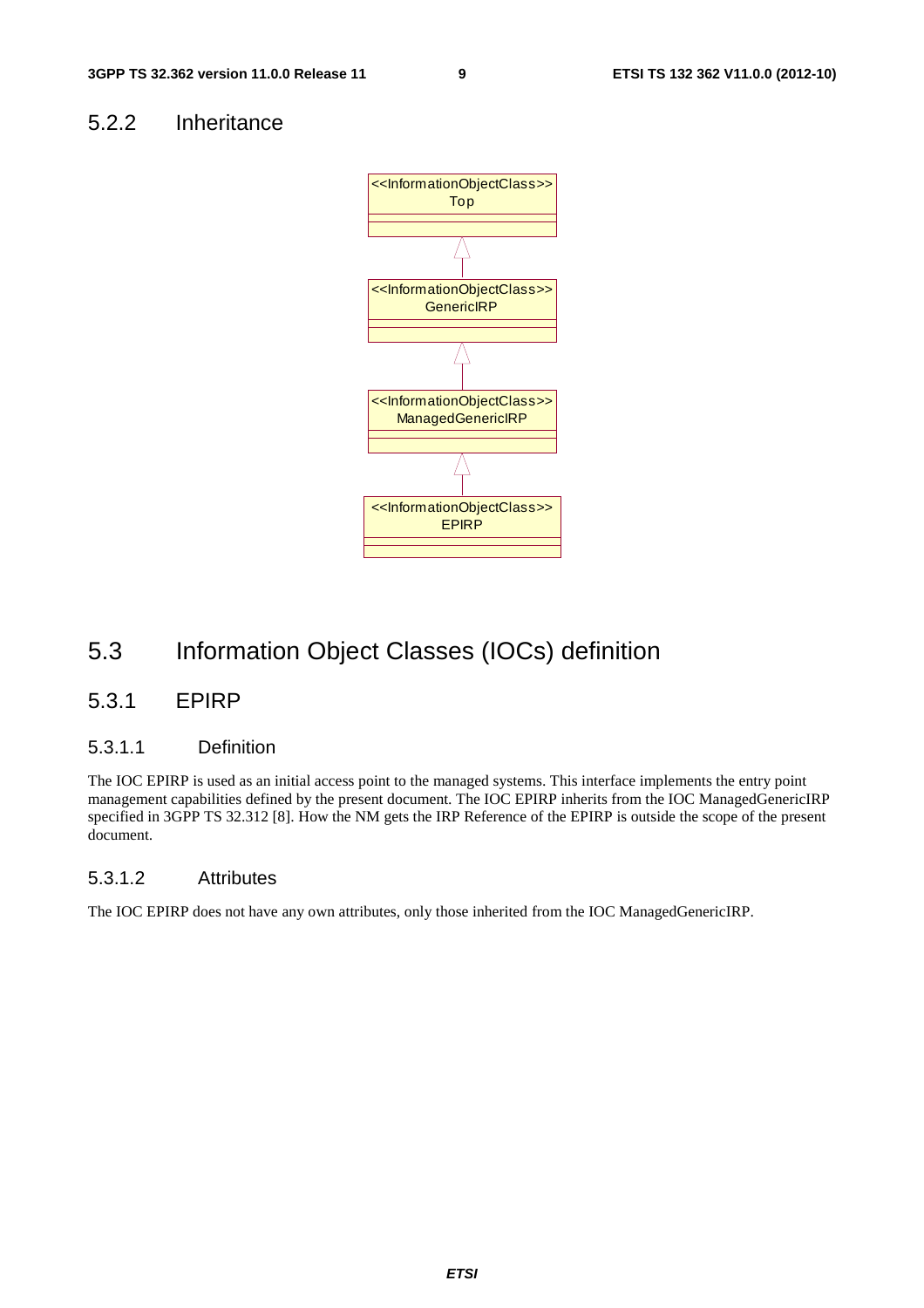### 6 Interface definition

### 6.1 Class diagram representing interfaces

The following diagram depicts the interfaces of the EPIRP IOC with its corresponding operations and notifications.



### 6.2 Generic rules

- **Rule 1:** each operation with at least one input parameter supports a pre-condition valid input parameter which indicates that all input parameters shall be valid with regards to their information type. Additionally, each such operation supports an exception operation\_failed\_invalid\_input\_parameter which is raised when pre-condition valid input parameter is false. The exception has the same entry and exit state.
- **Rule 2:** Each operation with at least one optional input parameter supports a set of pre-conditions supported optional input parameter xxx where "xxx" is the name of the optional input parameter and the precondition indicates that the operation supports the named optional input parameter. Additionally, each such operation supports an exception operation\_failed\_unsupported\_optional\_input\_parameter\_xxx which is raised when (a) the pre-condition supported\_optional\_input\_parameter\_xxx is false and (b) the named optional input parameter is carrying information. The exception has the same entry and exit state.
- **Rule 3:** each operation shall support a generic exception operation failed internal problem that is raised when an internal problem occurs and that the operation cannot be completed. The exception has the same entry and exit state.

### 6.3 Interface EPIRPOperations (M)

### 6.3.1 Operation getIRPOutline (M)

#### 6.3.1.1 Definition

The IRPManager uses this operation to request the EPIRP to return the outline information of the supported IRPs. IRPManager could set a filter constraint on the returned information according to specific requirements.

The EPIRP shall return the outline information of all the IRPs, including itself and other EPIRP instances that it knows, supported by the IRPAgent that contains the EPIRP.

The EPIRP may additionally return the outline information of all the IRPs, including EPIRP instances, supported by other IRPAgents.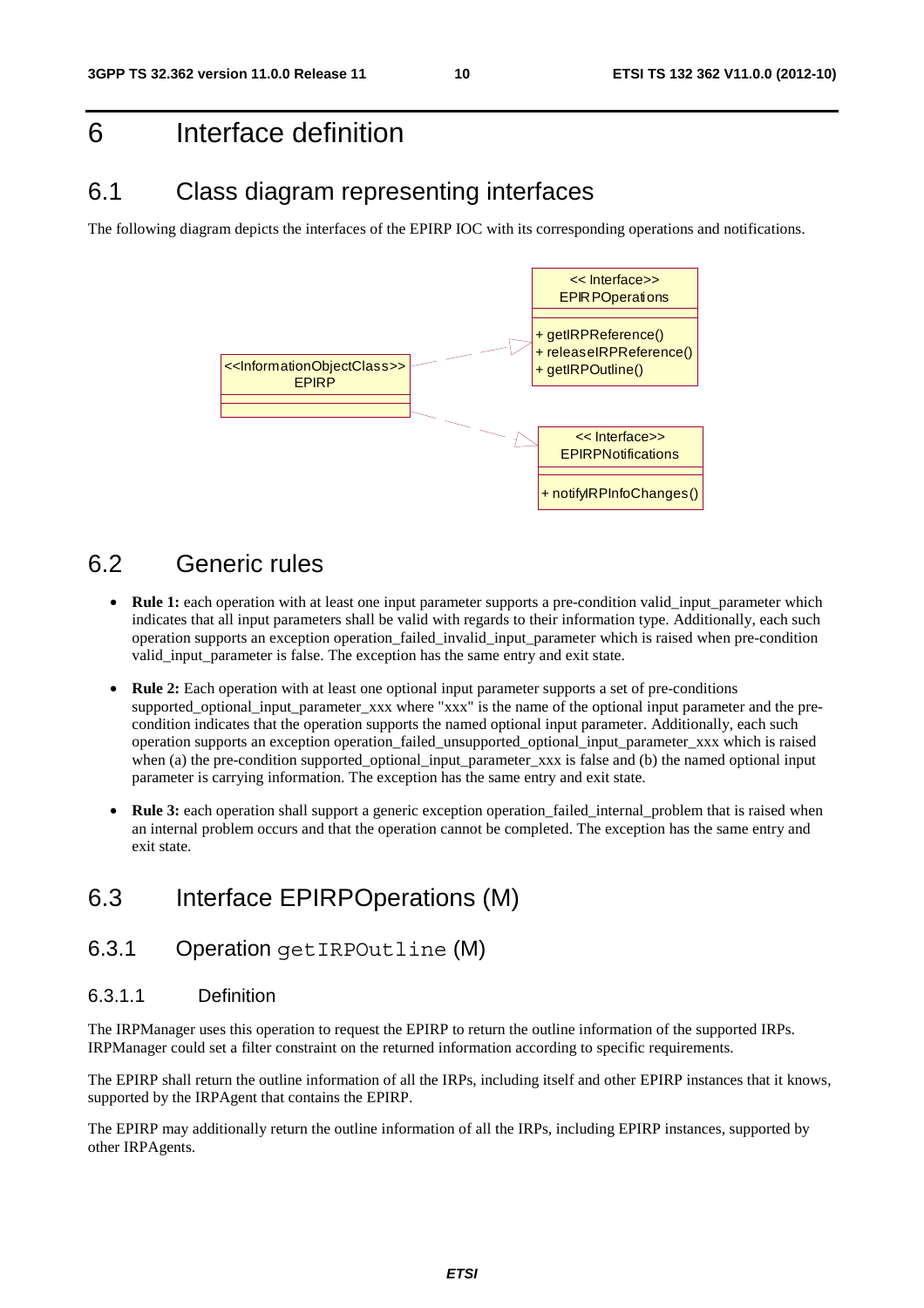#### 6.3.1.2 Input parameters

| <b>Parameter</b> | <b>Qualifier</b> | Information | <b>Comment</b>                                                                                                                                                                                                                          |
|------------------|------------------|-------------|-----------------------------------------------------------------------------------------------------------------------------------------------------------------------------------------------------------------------------------------|
| <b>Name</b>      |                  | $T$ ype     |                                                                                                                                                                                                                                         |
| iRPVersion       | M                | $- -$       | It specifies an IRPVersion that IRPAgent shall use when constructing its<br>output parameter supported RPL ist.<br>If this parameter is absent, then all the supported IRPVersions shall be used<br>to construct its supported RPL ist. |

#### 6.3.1.3 Output parameters

| <b>Parameter Name</b> | <b>Qualifier</b> | <b>Matching Information</b>                                                  | <b>Comment</b>                                                                                                                                                                                                                                                                                               |
|-----------------------|------------------|------------------------------------------------------------------------------|--------------------------------------------------------------------------------------------------------------------------------------------------------------------------------------------------------------------------------------------------------------------------------------------------------------|
| supportedIRPList      | M                | A sequence of elements.<br>Each element contains:                            | This parameter will return a sequence of elements.                                                                                                                                                                                                                                                           |
|                       |                  | systemDN (M)<br>- iRPList (M)                                                | The systemDN (defined in [7]) is the Distinguished Name<br>(DN) of the IRPAgent that contains the IRPs identified by<br>the related <i>iRPList</i> .                                                                                                                                                         |
|                       |                  | where iRPList is a<br>sequence of elements.<br>Each element is:<br>- rDN (M) | Note that this IRPAgent may or may not be the same<br>IRPAgent that contained the EPIRP (that is responding to<br>this operation).                                                                                                                                                                           |
|                       |                  | - iRPVersionSet (M)<br>- iRPManagementScope<br>(O)                           | The rDN (relative Distinguished Name) contains the class<br>name and the iRPId of the IRP instance. The iRPId<br>(defined in [7]) is the identifier of a specific Interface IRP<br>(e.g. AlarmIRP 32.111-1 [4], PMIRP 32.401 [3]) contained<br>by the IRPAgent identified by the systemDN sub-<br>parameter. |
|                       |                  |                                                                              | The iRPVersionSet (defined in [8]) is the set of IRPVersions<br>supported by the IRP identified by the rDN sub-parameter.<br>IRPVersion is used to identify a particular IRP Solution Set<br>specification defined in [9] (see note).                                                                        |
|                       |                  |                                                                              | The iRPManagementScope parameter, when present, shall<br>carry a list of the DNs that identify the sub trees under the<br>management of the IRP. This parameter, if present, shall<br>contain no information if the IRP is EPIRP.                                                                            |
|                       |                  |                                                                              | In case there is no supported IRP, this sequence shall<br>contain no element. The operation is considered<br>successful.                                                                                                                                                                                     |
| Status                | M                | <b>ENUM</b><br>(OperationSucceeded,<br>OperationFailed)                      | An operation may fail because of a specified or unspecified<br>reason.                                                                                                                                                                                                                                       |
| NOTE:                 |                  |                                                                              | Each IRPVersion number is a version supported by the identified interface IRP, not a version of a NRM IRP.                                                                                                                                                                                                   |

#### 6.3.1.4 Pre-condition

The precondition must hold true before the operation is invoked.

iRPVersionIsValid

| <b>Assertion Name</b> | <b>Definition</b>                  |
|-----------------------|------------------------------------|
| liRPVersionIsValid    | The iRPVersion specified is valid. |

#### 6.3.1.5 Post-condition

None.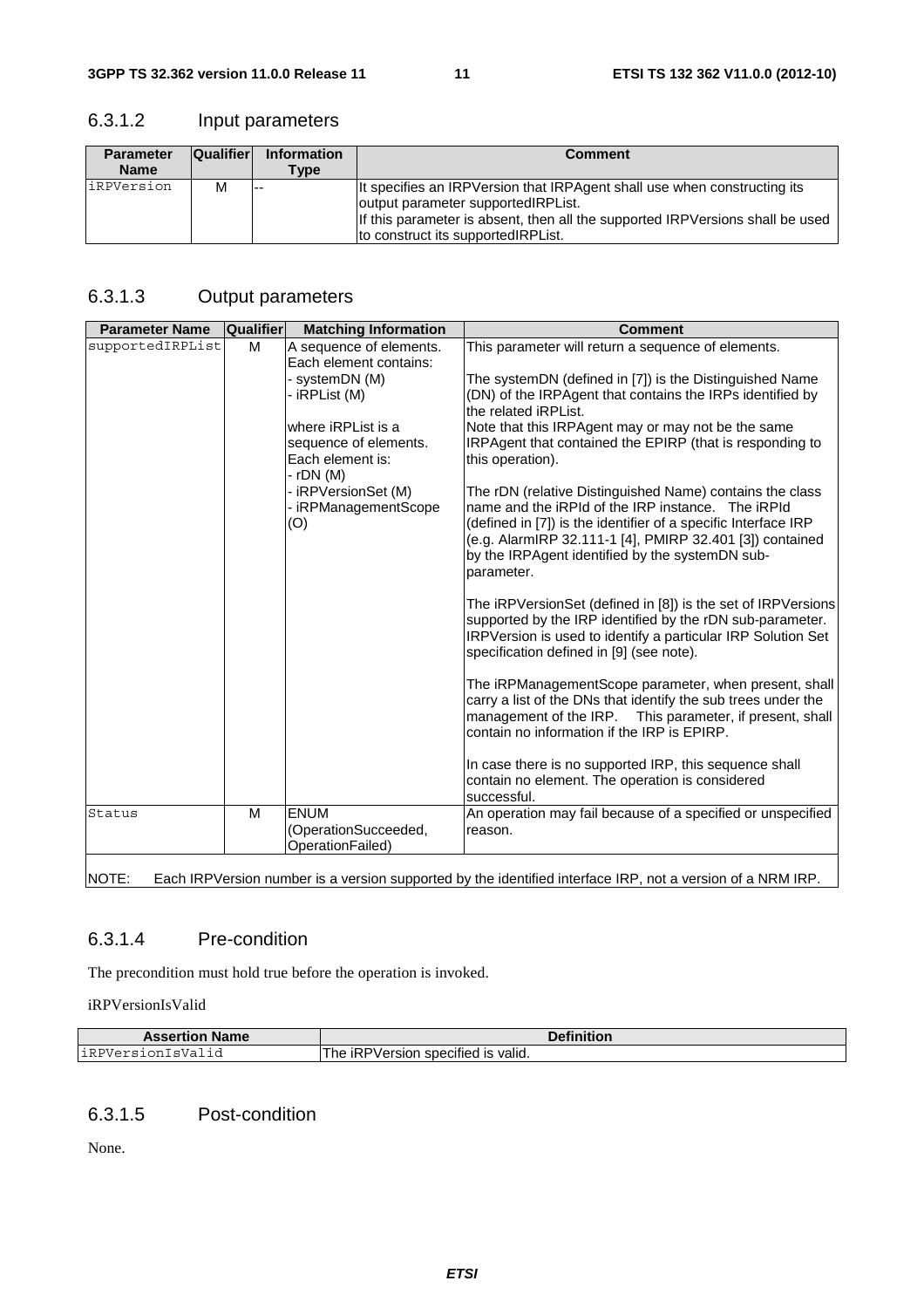| <b>Exception Name</b> | <b>Definition</b>                                                   |
|-----------------------|---------------------------------------------------------------------|
| linvalidIRPVersion    | <b>Condition:</b> $iRPVersionlsValid = FALSE$                       |
|                       | <b>Returned information:</b> The response parameter is returned     |
|                       | <b>Exit state:</b> Entry state                                      |
| operationFailed       | <b>Condition:</b> Pre-condition is false or post-condition is false |
|                       | <b>Returned Information:</b> The output parameter status            |
|                       | <b>Exit state:</b> Entry state                                      |

#### 6.3.1.6 Exceptions

#### 6.3.2 Operation getIRPReference (M)

#### 6.3.2.1 Definition

The IRPManager uses this operation to request the EPIRP to return an IRP Reference for a specific version of a specific IRP, including EPIRP.

Whether IRP References are statically or dynamically allocated is outside the scope of the present document.

#### 6.3.2.2 Input parameters

| <b>Parameter Name</b> |   | Qualifier Information<br><b>Type</b> | Comment                                                                                                                                                                                  |
|-----------------------|---|--------------------------------------|------------------------------------------------------------------------------------------------------------------------------------------------------------------------------------------|
| managerIdentifier     | м |                                      | It carries the identifier of an IRPManager.                                                                                                                                              |
| systemDN              | м |                                      | It carries the systemDN (defined in [7]) of the IRPAgent containing the<br>specific interface IRP xxxIRP (e.g. AlarmIRP, PMIRP) needed by the<br><b>IRPManager.</b>                      |
| rDN                   | м |                                      | It carries the class name and the iRPId of the IRP instance. The<br>systemDN (above) and this rDN form the DN of the IRP instance whose<br>IRP reference is requested by the IRPManager. |

#### 6.3.2.3 Output parameters

| <b>Parameter</b><br><b>Name</b> | <b>Qualifier</b> | <b>Matching Information</b>                          | <b>Comment</b>                                                                                |
|---------------------------------|------------------|------------------------------------------------------|-----------------------------------------------------------------------------------------------|
| iRPReference                    | м                | <u>.</u>                                             | This parameter carries an IRP Reference for the<br>specified IRPVersion of the specified IRP. |
| status                          | M                | <b>ENUM</b> (OperationSucceeded,<br>OperationFailed) | An operation may fail because of a specified or<br>lunspecified reason.                       |

#### 6.3.2.4 Pre-condition

requestedParametersAreValid

| <b>Assertion Name</b> | <b>Definition</b>                                                                                           |
|-----------------------|-------------------------------------------------------------------------------------------------------------|
|                       | requestedParametersAreValid The systemDn and rDN are valid and their combination is valid in a way that the |
|                       | <b>IEPIRP</b> is aware of the IRP instance and its associated IRPReference.                                 |

#### 6.3.2.5 Post-condition

None.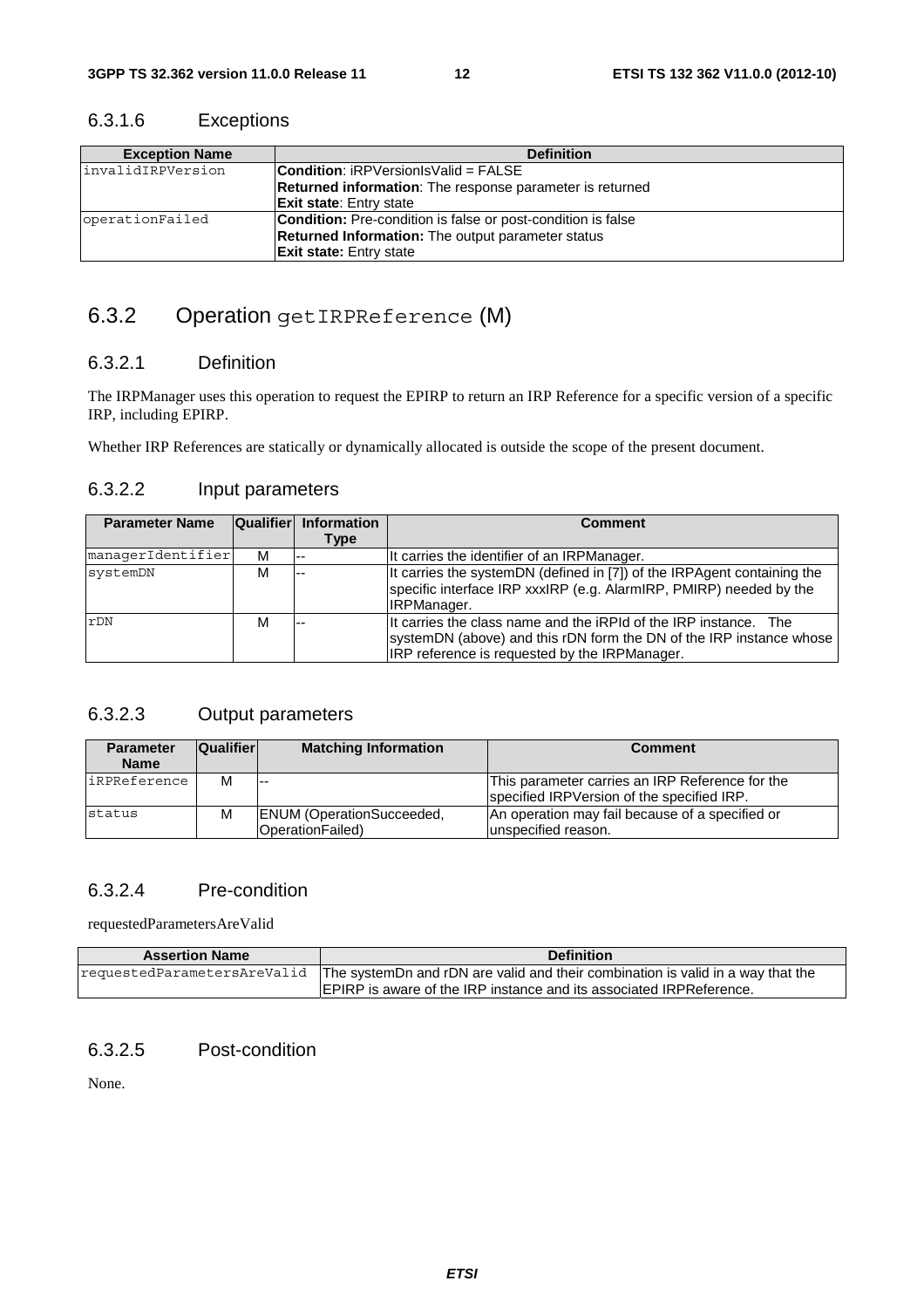| <b>Exception Name</b>      | <b>Definition</b>                                                             |
|----------------------------|-------------------------------------------------------------------------------|
| invalidRequestedParameters | <b>Condition:</b> requestParametersAreValid = $FALSE$                         |
|                            | Returned information: The response parameter and detailed reason are returned |
|                            | <b>Exit state:</b> Entry state                                                |
| operationFailed            | <b>Condition:</b> Pre-condition is false or post-condition is false           |
|                            | <b>Returned Information:</b> The output parameter status.                     |
|                            | <b>Exit state:</b> Entry state                                                |

#### 6.3.2.6 Exceptions

#### 6.3.3 Operation releaseIRPReference (M)

#### 6.3.3.1 Definition

The IRPManager uses this operation to request the IRPAgent to release a specific IRP Reference. Whether the IRP Reference is really released or not in the IRPAgent is outside the scope of the present document.

#### 6.3.3.2 Input parameters

| <b>Parameter Name</b> | <b>Qualifier</b> | <b>Information</b><br>$T$ ype | <b>Comment</b>                                                                      |
|-----------------------|------------------|-------------------------------|-------------------------------------------------------------------------------------|
| managerIdentifier     | м                | $-$                           | It carries the identifier of an IRPManager.                                         |
| iRPReference          | M                | $-$                           | It carries the specific IRP Reference no longer needed by the<br><b>IRPManager.</b> |

#### 6.3.3.3 Output parameters

| <b>Parameter Name</b> | <b>Qualifier</b> | <b>Matching Information</b>      | Comment                            |
|-----------------------|------------------|----------------------------------|------------------------------------|
| Istatus               | М                | <b>ENUM</b> (OperationSucceeded, | An operation may fail because of a |
|                       |                  | <b>OperationFailed</b> )         | Ispecified or unspecified reason.  |

#### 6.3.3.4 Pre-condition

The precondition must hold true before the operation is invoked.

validIRPReference

| <b>Assertion Name</b>       | <b>Definition</b>          |
|-----------------------------|----------------------------|
| dIRPReference<br>val<br>idT | The iRPReference is valid. |

#### 6.3.3.5 Post-condition

None.

#### 6.3.3.6 Exceptions

| <b>Exception Name</b> | <b>Definition</b>                                                   |
|-----------------------|---------------------------------------------------------------------|
| unknownIRPReference   | <b>Condition: validIRPReference = FALSE</b>                         |
|                       | <b>Returned information:</b> The response parameter is returned     |
|                       | <b>Exit state:</b> Entry state                                      |
| operationFailed       | <b>Condition:</b> Pre-condition is false or post-condition is false |
|                       | Returned Information: The output parameter status                   |
|                       | <b>Exit state:</b> Entry state                                      |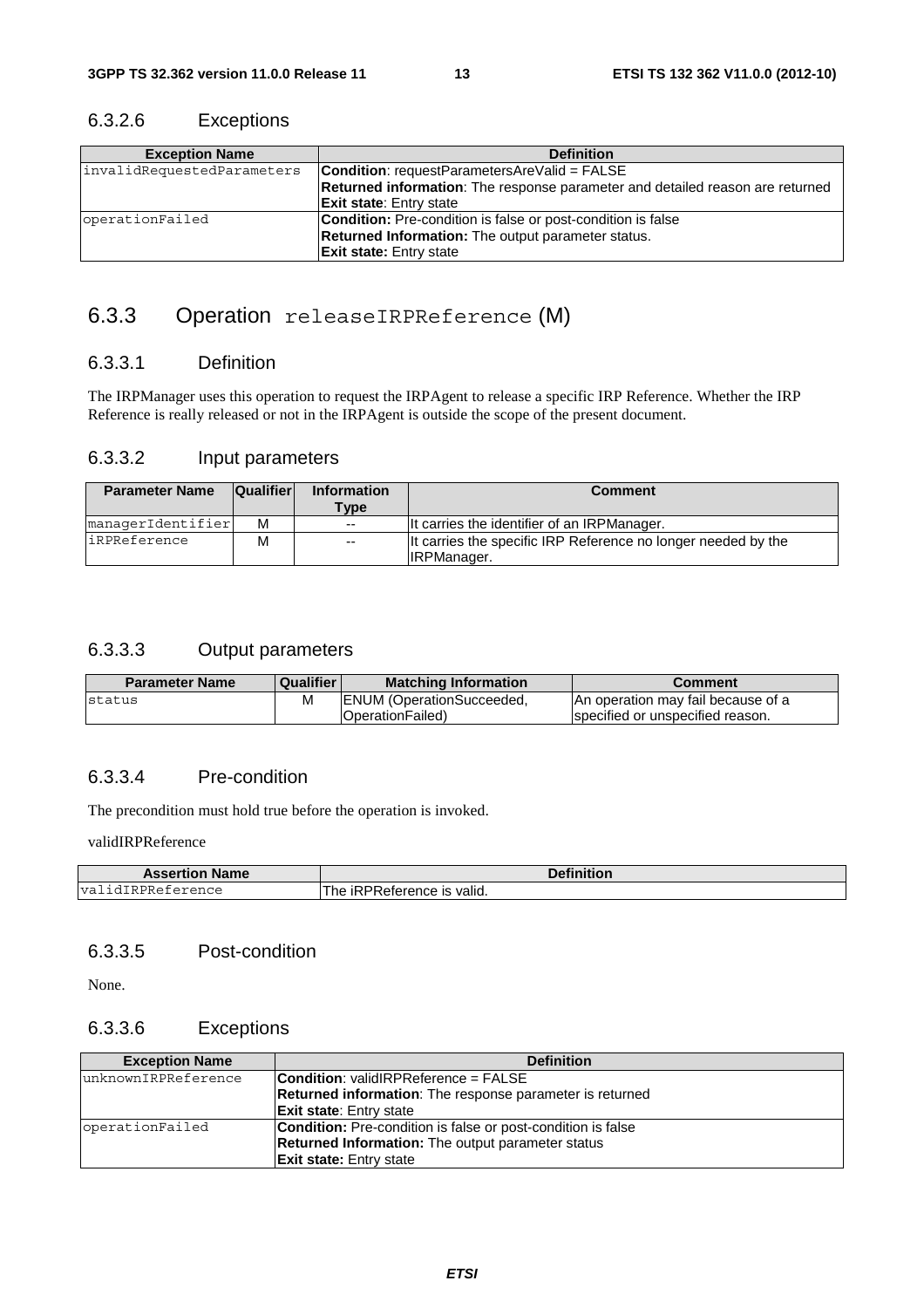### 6.4 Interface EPIRPNotifications (M)

### 6.4.1 Notification notifyIRPInfoChanges (M)

#### 6.4.1.1 Definition

The subscribed IRPManager instances are notified that the information (management scope, IRP Reference, etc.) of one IRP, including itself and other EPIRP instances, stored in EPIRP has changed. This behaviour of sending notifyIRPInfoChanges shall cover the case when the EPIRP is installed in the operating environment and the information of IRPs are entered into the EPIRP via the EPIRP non-standardized local interface.

#### 6.4.1.2 Input Parameters

| <b>Parameter Name</b> | <b>Qualifier</b> | <b>Matching Information</b> | <b>Comment</b>                                                 |
|-----------------------|------------------|-----------------------------|----------------------------------------------------------------|
| objectClass           | M, Y             | EPIRP.objectClass           | Notification header - see [5].                                 |
|                       |                  |                             | It shall carry the class name of the EPIRP.                    |
| objectInstance        | M. Y             | EPIRP.objectInstance        | Notification header - see [5].                                 |
|                       |                  |                             | It shall carry the DN of the EPIRP.                            |
| notificationId        | M, N             | --                          | Notification header - see [5].                                 |
| eventTime             | M. Y             | --                          | Notification header - see [5].                                 |
| systemDN              | C, Y             | --                          | Notification header - see [5].                                 |
| notificationType      | M, Y             | "notifyIRPInfoChanges"      | Notification header - see [5]                                  |
| iRPDN                 | M, N             |                             | This is the DN of the IRP instance whose information           |
|                       |                  |                             | (i.e., outline information and IRP reference information)      |
|                       |                  |                             | registered with EPIRP has changed,                             |
| changeMode            | M, N             | ENUM {Register, Deregister, | Register: EPIRP now holds the outline information and          |
|                       |                  | Modify}                     | IRP reference information of IRP whose DN is in iRPDN.         |
|                       |                  |                             | Deregister: EPIRP now no longer holds any information of       |
|                       |                  |                             | IRP whose DN is in iRPDN.                                      |
|                       |                  |                             | Modify: EPIRP has changed some or all information of           |
|                       |                  |                             | IRP whose DN is in iRPDN.                                      |
| additionalText        | O. N             | $\overline{a}$              | It can contain further next information for this notification. |

#### 6.4.1.3 Triggering Event

#### 6.4.1.3.1 From-state

iRPInfoChange.

| <b>Assertion Name</b> | <b>Definition</b>                                                                                        |
|-----------------------|----------------------------------------------------------------------------------------------------------|
|                       | iRPInfoChange   The information of IRP (iRPVersionSet, iRPManagementScope, iRPReference) stored in EPIRP |
|                       | Ichanges.                                                                                                |

#### 6.4.1.3.2 To-state

successEmitNotification

| <b>Assertion Name</b> | <b>Definition</b>                                                                         |
|-----------------------|-------------------------------------------------------------------------------------------|
|                       | successEmitNotification   EPIRPAgent finished emitting notifyIRPInfoChanges notification. |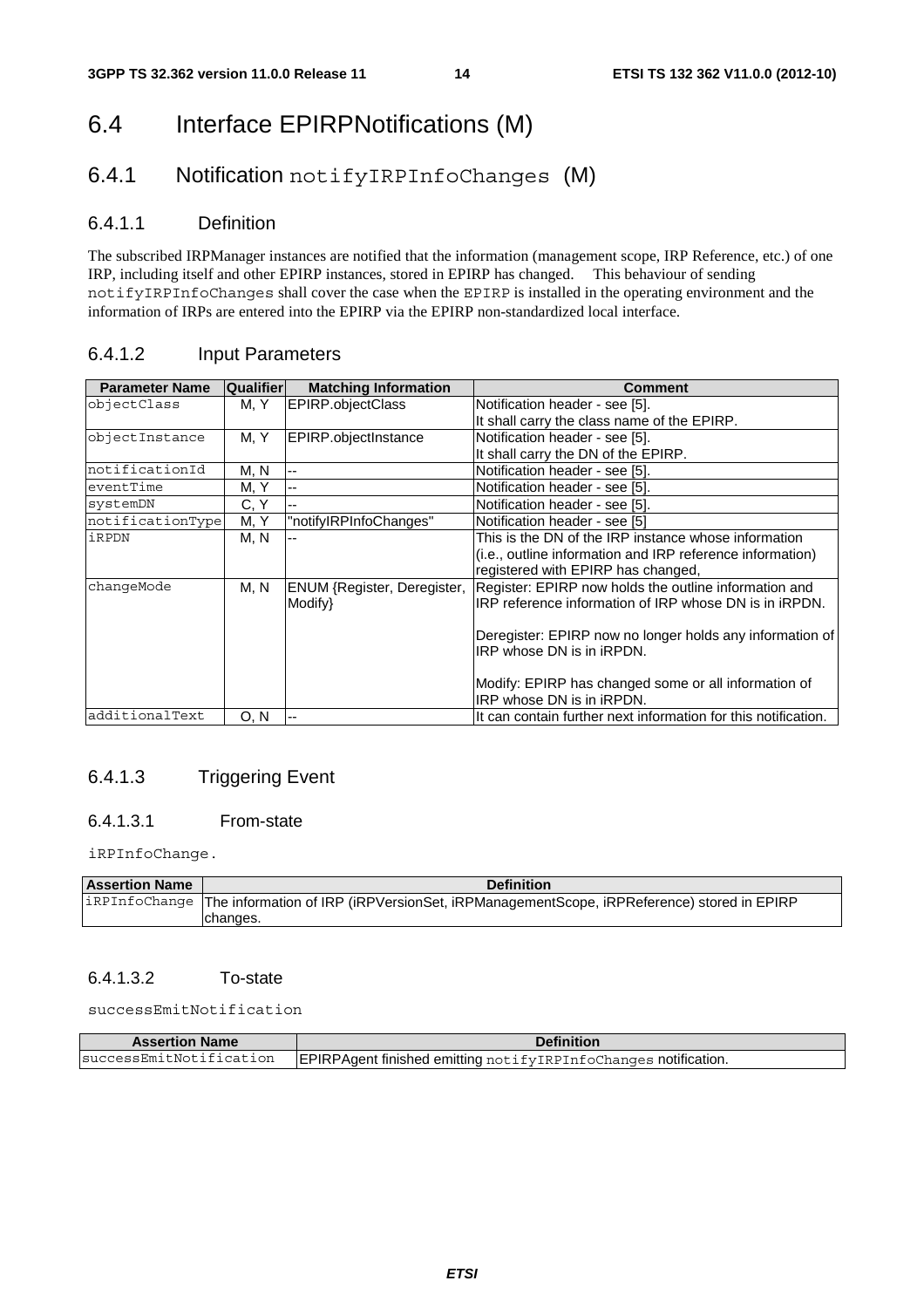### Annex A (informative): Change history

| <b>Change history</b> |             |        |            |                |                                                                                                                       |                                                           |       |            |
|-----------------------|-------------|--------|------------|----------------|-----------------------------------------------------------------------------------------------------------------------|-----------------------------------------------------------|-------|------------|
| <b>Date</b>           | TSG # TSG   | Doc.   | <b>CR</b>  |                | <b>Rev Subject/Comment</b>                                                                                            | Cat                                                       | Old   | <b>New</b> |
| Sep<br>2003           | SA_21 SP-   | 030424 | -−         | --             | Submitted to TSG SA#21 for Information                                                                                | --                                                        | 1.0.0 |            |
| Dec<br>2003           | SA 22 SP-   | 030635 | --         | --             | Submitted to TSG SA#22 for Approval                                                                                   | --                                                        | 2.0.0 | 6.0.0      |
| Mar<br>2004           | $SA_23$ SP- | 040121 | $0001$ --  |                | Clarification on Entry Point (EP IRP) Information Service                                                             | F                                                         | 6.0.0 | 6.1.0      |
| Jun<br>2004           | SA 24 SP-   | 040247 | $0002$ --  |                | Correct and clarify semantics of notification parameters and notification<br>table                                    | F                                                         | 6.1.0 | 6.2.0      |
| Dec<br>2005           | SA_30 SP-   | 050711 | $0003$ $-$ |                | Apply Generic System Context                                                                                          | F                                                         | 6.2.0 | 6.3.0      |
| Mar<br>2006           | SA_31 SP-   | 060089 | $0004$ $-$ |                | Correct semantics of notification object class and object instance in<br>Comment                                      | F                                                         | 6.3.0 | 6.4.0      |
| Jun<br>2007           | $SA_36$ --  |        | --         | Ξ.             | Automatic upgrade to Rel-7 (no CR) at freeze of Rel-7. Deleted<br>reference to CMIP SS, discontinued from R7 onwards. | $- -$                                                     | 6.4.0 | 7.0.0      |
| Sep<br>2007           | SA_37 SP-   | 070614 | $0005$ $-$ |                | Add IRP class name to operations                                                                                      | C                                                         | 7.0.0 | 8.0.0      |
| Mar<br>2009           | $SA_43$ SP- | 090207 | $0006$ --  |                | Include reference to SOAP Solution Set specification                                                                  | D                                                         | 8.0.0 | 8.1.0      |
| Dec<br>2009           |             |        |            | ÷              | Update to Rel-9 version (MCC                                                                                          | н.                                                        | 8.1.0 | 9.0.0      |
| Mar<br>2011           |             |        |            |                | Update to Rel-10 version (MCC)                                                                                        | ц.                                                        | 9.0.0 | 10.0.0     |
| 2012-09               |             |        |            | $\overline{a}$ |                                                                                                                       | Update 10.0.0 11.0.0<br>to Rel-<br>11<br>version<br>(MCC) |       |            |